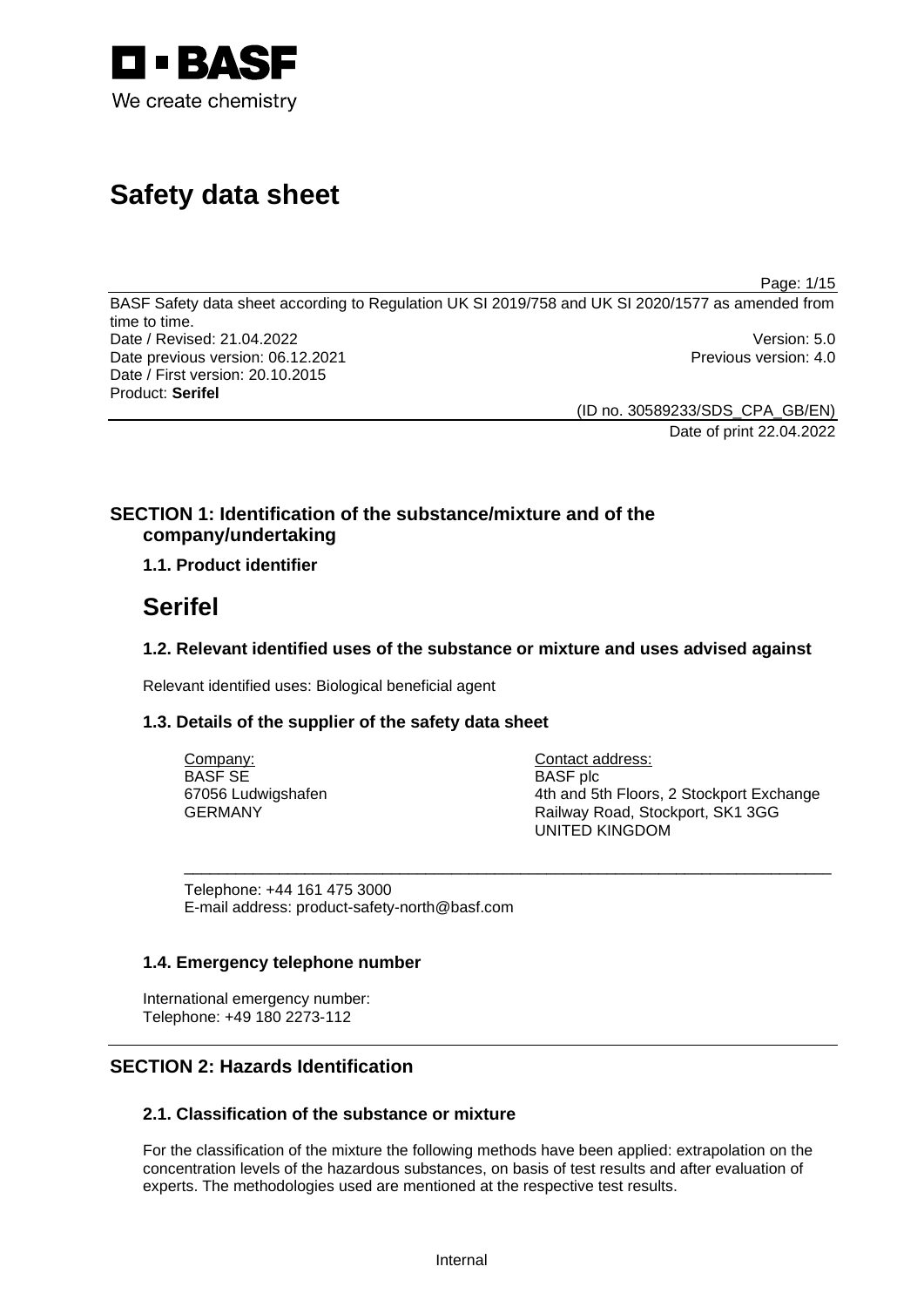Page: 2/15 BASF Safety data sheet according to Regulation UK SI 2019/758 and UK SI 2020/1577 as amended from time to time. Date / Revised: 21.04.2022 Version: 5.0 Date previous version: 06.12.2021 **Previous version: 4.0** Previous version: 4.0 Date / First version: 20.10.2015 Product: **Serifel** 

> (ID no. 30589233/SDS\_CPA\_GB/EN) Date of print 22.04.2022

#### According to GB-CLP Regulations UK SI 2019/720 and UK SI 2020/1567

No need for classification according to GHS criteria for this product.

#### **2.2. Label elements**

Globally Harmonized System (GHS) in accordance with UK regulations.

| <b>Hazard Statement:</b> |                                                                                              |
|--------------------------|----------------------------------------------------------------------------------------------|
| EUH210                   | Safety data sheet available on request.                                                      |
| EUH212                   | Warning! Hazardous respirable dust may be formed when used. Do not<br>breathe dust.          |
| EUH401                   | To avoid risks to human health and the environment, comply with the<br>instructions for use. |

Precautionary Statement:

| P <sub>101</sub> | If medical advice is needed, have product container or label at hand. |
|------------------|-----------------------------------------------------------------------|
| P <sub>102</sub> | Keep out of reach of children.                                        |
| P <sub>103</sub> | Read carefully and follow all instructions.                           |

Micro-organisms may have the potential to provoke sensitising reactions. The product does not require a hazard warning label in accordance with GHS criteria.

Labeling of special preparations (GHS): Micro-organisms may have the potential to provoke sensitising reactions.

#### **2.3. Other hazards**

According to GB-CLP Regulations UK SI 2019/720 and UK SI 2020/1567

See section 12 - Results of PBT and vPvB assessment.

If applicable information is provided in this section on other hazards which do not result in classification but which may contribute to the overall hazards of the substance or mixture.

#### **SECTION 3: Composition/Information on Ingredients**

## **3.1. Substances**

Not applicable

## **3.2. Mixtures**

Chemical nature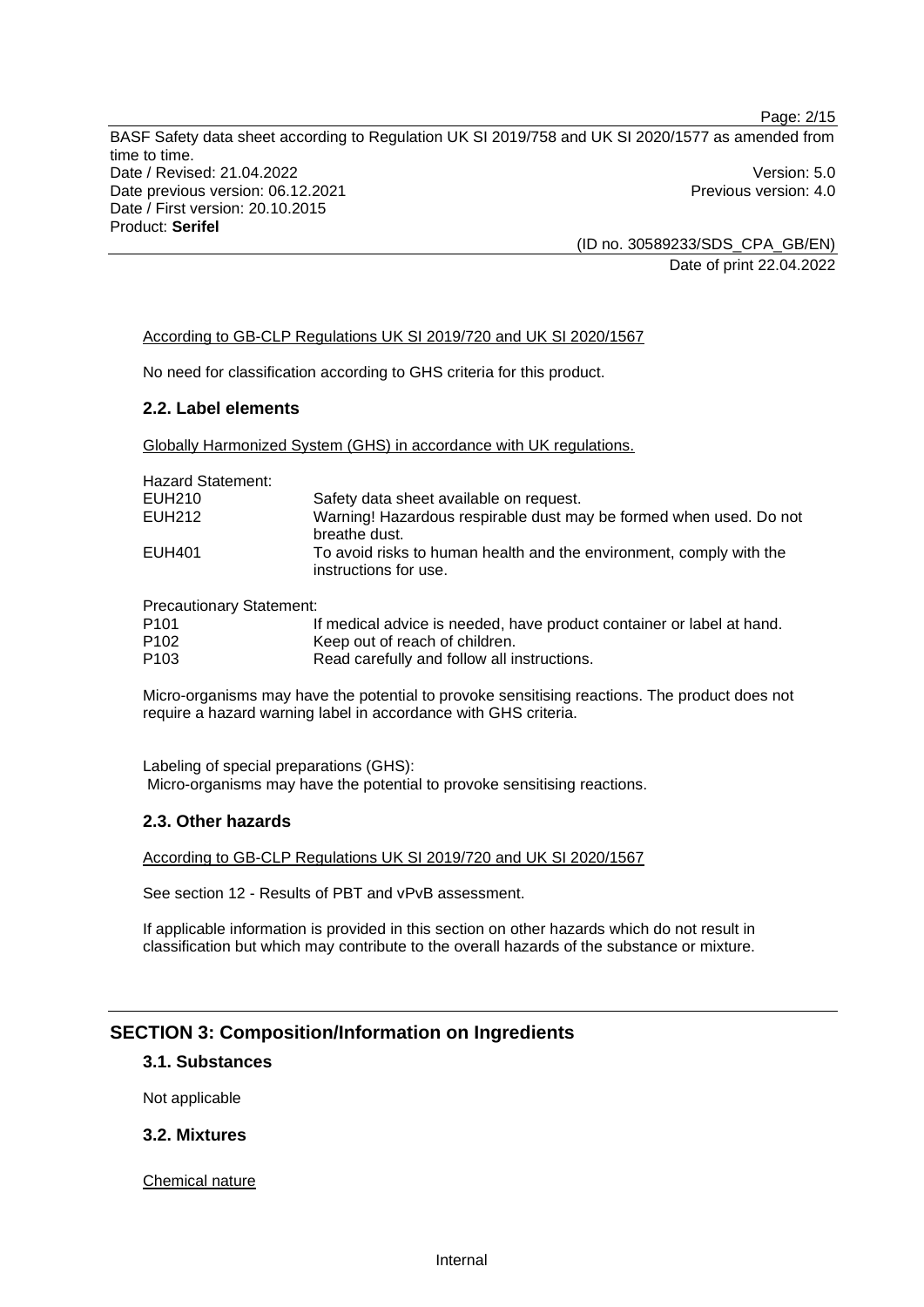BASF Safety data sheet according to Regulation UK SI 2019/758 and UK SI 2020/1577 as amended from time to time. Date / Revised: 21.04.2022 Version: 5.0 Date previous version: 06.12.2021 **Previous version: 4.0** Previous version: 4.0 Date / First version: 20.10.2015 Product: **Serifel** 

> (ID no. 30589233/SDS\_CPA\_GB/EN) Date of print 22.04.2022

Page: 3/15

Contains: biological beneficial organism, Bacillus amyloliquefaciens MBI600

does not contain: Genetically modified organism

Hazardous ingredients (GHS) According to GB-CLP Regulations UK SI 2019/720 and UK SI 2020/1567

Kaolin

Content (W/W): < 100 % CAS Number: 1332-58-7 EC-Number: 310-194-1

Anatase (TiO2)

Content (W/W):  $< 5 \%$ CAS Number: 1317-70-0 EC-Number: 215-280-1

# **SECTION 4: First-Aid Measures**

#### **4.1. Description of first aid measures**

Show container, label and/or safety data sheet to physician.

Remove contaminated clothing.

If inhaled: Keep patient calm, remove to fresh air.

On skin contact: Wash thoroughly with soap and water

On contact with eyes: Wash affected eyes for at least 15 minutes under running water with eyelids held open.

On ingestion: Rinse mouth and then drink 200-300 ml of water.

## **4.2. Most important symptoms and effects, both acute and delayed**

Symptoms: (Further) symptoms and / or effects are not known so far

**4.3. Indication of any immediate medical attention and special treatment needed**  Treatment: Treat according to symptoms (decontamination, vital functions), no known specific antidote.

# **SECTION 5: Fire-Fighting Measures**

**5.1. Extinguishing media**  Suitable extinguishing media: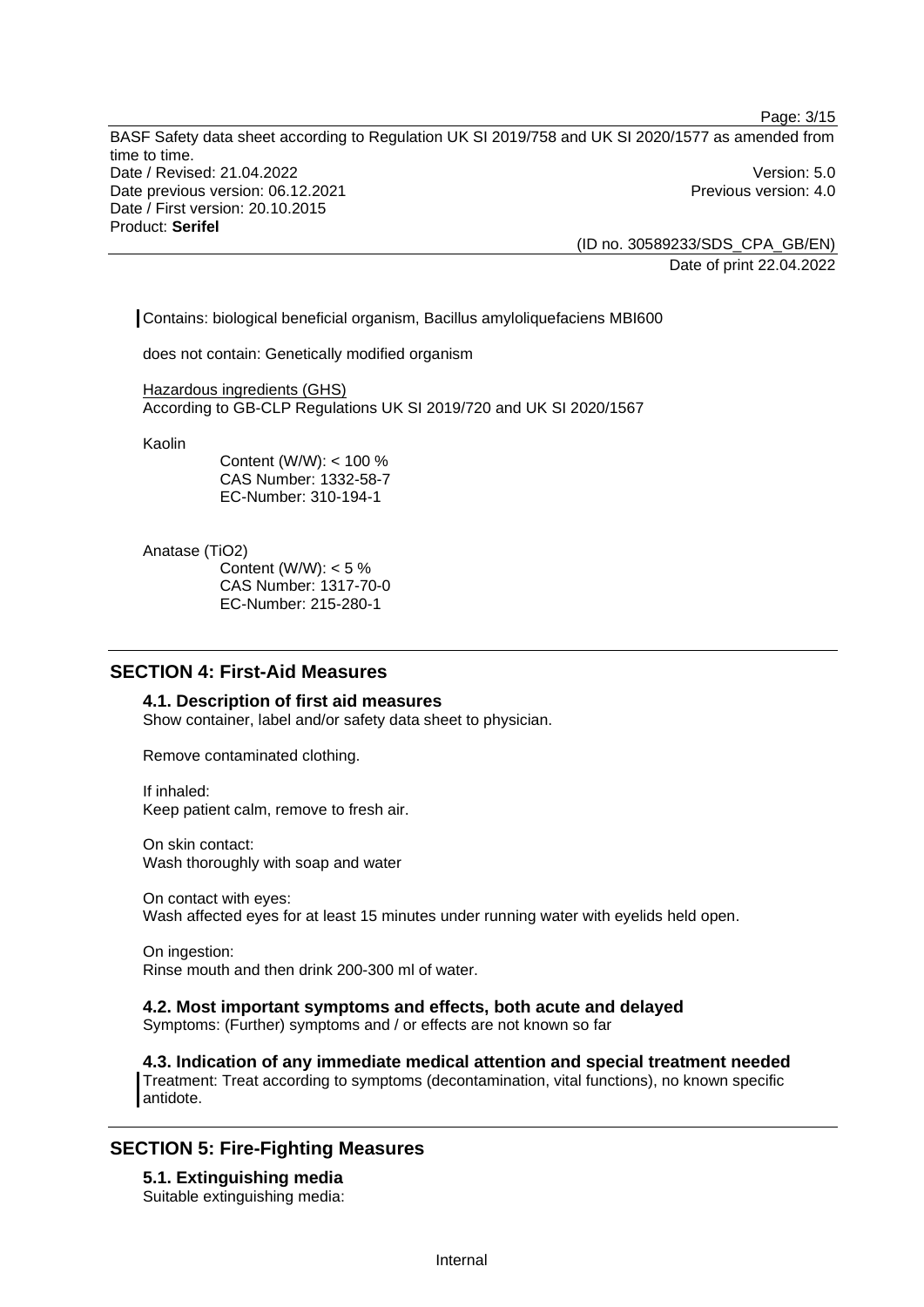Page: 4/15

BASF Safety data sheet according to Regulation UK SI 2019/758 and UK SI 2020/1577 as amended from time to time. Date / Revised: 21.04.2022 Version: 5.0 Date previous version: 06.12.2021 **Previous version: 4.0** Previous version: 4.0 Date / First version: 20.10.2015 Product: **Serifel** 

(ID no. 30589233/SDS\_CPA\_GB/EN) Date of print 22.04.2022

water spray, dry powder, foam

Unsuitable extinguishing media for safety reasons: carbon dioxide

#### **5.2. Special hazards arising from the substance or mixture**

Endangering substances: carbon monoxide, Carbon dioxide, nitrogen oxides, silica compounds, metal oxides

Advice: The substances/groups of substances mentioned can be released in case of fire.

## **5.3. Advice for fire-fighters**

Special protective equipment: Wear self-contained breathing apparatus and chemical-protective clothing.

Further information:

Collect contaminated extinguishing water separately, do not allow to reach sewage or effluent systems. Dispose of fire debris and contaminated extinguishing water in accordance with official regulations. In case of fire and/or explosion do not breathe fumes. Keep containers cool by spraying with water if exposed to fire.

# **SECTION 6: Accidental Release Measures**

# **6.1. Personal precautions, protective equipment and emergency procedures**

Avoid dust formation. Use personal protective clothing. Avoid contact with the skin, eyes and clothing.

#### **6.2. Environmental precautions**

Do not discharge into the subsoil/soil. Do not discharge into drains/surface waters/groundwater.

Do not allow contamination of public drains or surface or ground waters. Inform local water plc if spillage enters drains and the Environment Agency (England & Wales), the Scottish Environmental Protection Agency (Scotland), or the Environment and Heritage Service (Northern Ireland) if it enters surface or ground waters. Keep people and animals away.

## **6.3. Methods and material for containment and cleaning up**

For small amounts: Contain with dust binding material and dispose of. For large amounts: Sweep/shovel up.

Avoid raising dust. Dispose of absorbed material in accordance with regulations. Collect waste in suitable containers, which can be labeled and sealed. Clean contaminated floors and objects thoroughly with water and detergents, observing environmental regulations.

#### **6.4. Reference to other sections**

Information regarding exposure controls/personal protection and disposal considerations can be found in section 8 and 13.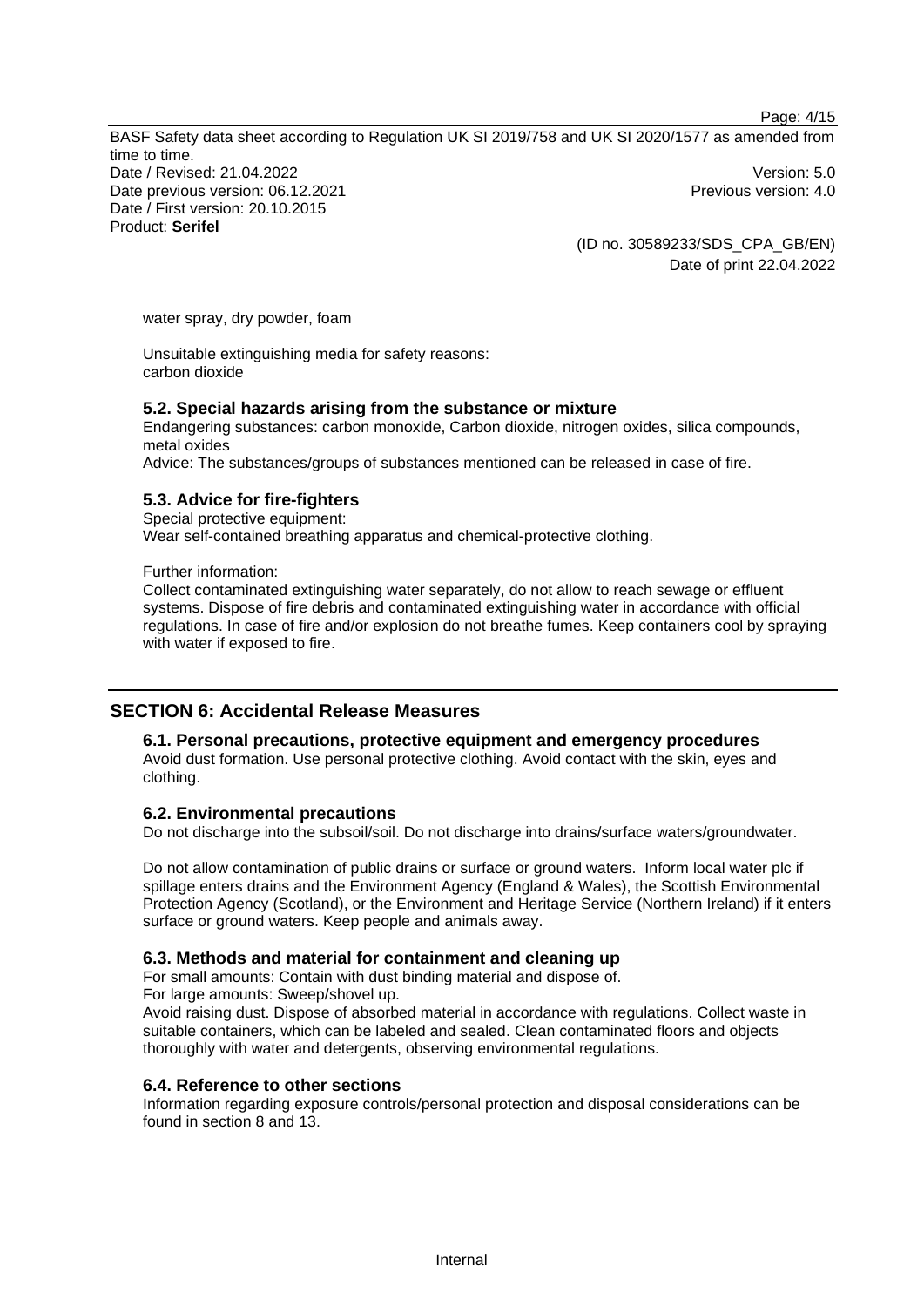Page: 5/15

BASF Safety data sheet according to Regulation UK SI 2019/758 and UK SI 2020/1577 as amended from time to time. Date / Revised: 21.04.2022 Version: 5.0 Date previous version: 06.12.2021 **Previous version: 4.0** Previous version: 4.0 Date / First version: 20.10.2015 Product: **Serifel** 

> (ID no. 30589233/SDS\_CPA\_GB/EN) Date of print 22.04.2022

# **SECTION 7: Handling and Storage**

# **7.1. Precautions for safe handling**

No special measures necessary if stored and handled correctly. Ensure thorough ventilation of stores and work areas. When using do not eat, drink or smoke. Hands and/or face should be washed before breaks and at the end of the shift.

Protection against fire and explosion:

No special precautions necessary. The substance/product is non-combustible. Product is not explosive.

# **7.2. Conditions for safe storage, including any incompatibilities**

Segregate from foods and animal feeds. Further information on storage conditions: Keep away from heat. Protect against moisture. Protect from direct sunlight. Keep container tightly closed. Store protected against freezing.

Protect from temperatures below: 2 °C

Changes in the properties of the product may occur if substance/product is stored below indicated temperature for extended periods of time.

Protect from temperatures above: 25 °C

Changes in the properties of the product may occur if substance/product is stored above indicated temperature for extended periods of time.

# **7.3. Specific end use(s)**

For the relevant identified use(s) listed in Section 1 the advice mentioned in this section 7 is to be observed.

# **SECTION 8: Exposure Controls/Personal Protection**

#### **8.1. Control parameters**

Components with occupational exposure limits

1317-70-0: Anatase (TiO2)

TWA value 10 mg/m3 (WEL/EH 40 (UK)), Inhalable dust TWA value 4 mg/m3 (WEL/EH 40 (UK)), Respirable dust

1332-58-7: Kaolin

TWA value 2 mg/m3 (WEL/EH 40 (UK)), Respirable dust

Refer to the current edition of HSE Guidance Note EH40 Occupational Exposure Limits (United Kingdom). For normal use and handling refer to the product label/leaflet.

# **8.2. Exposure controls**

Personal protective equipment

Respiratory protection: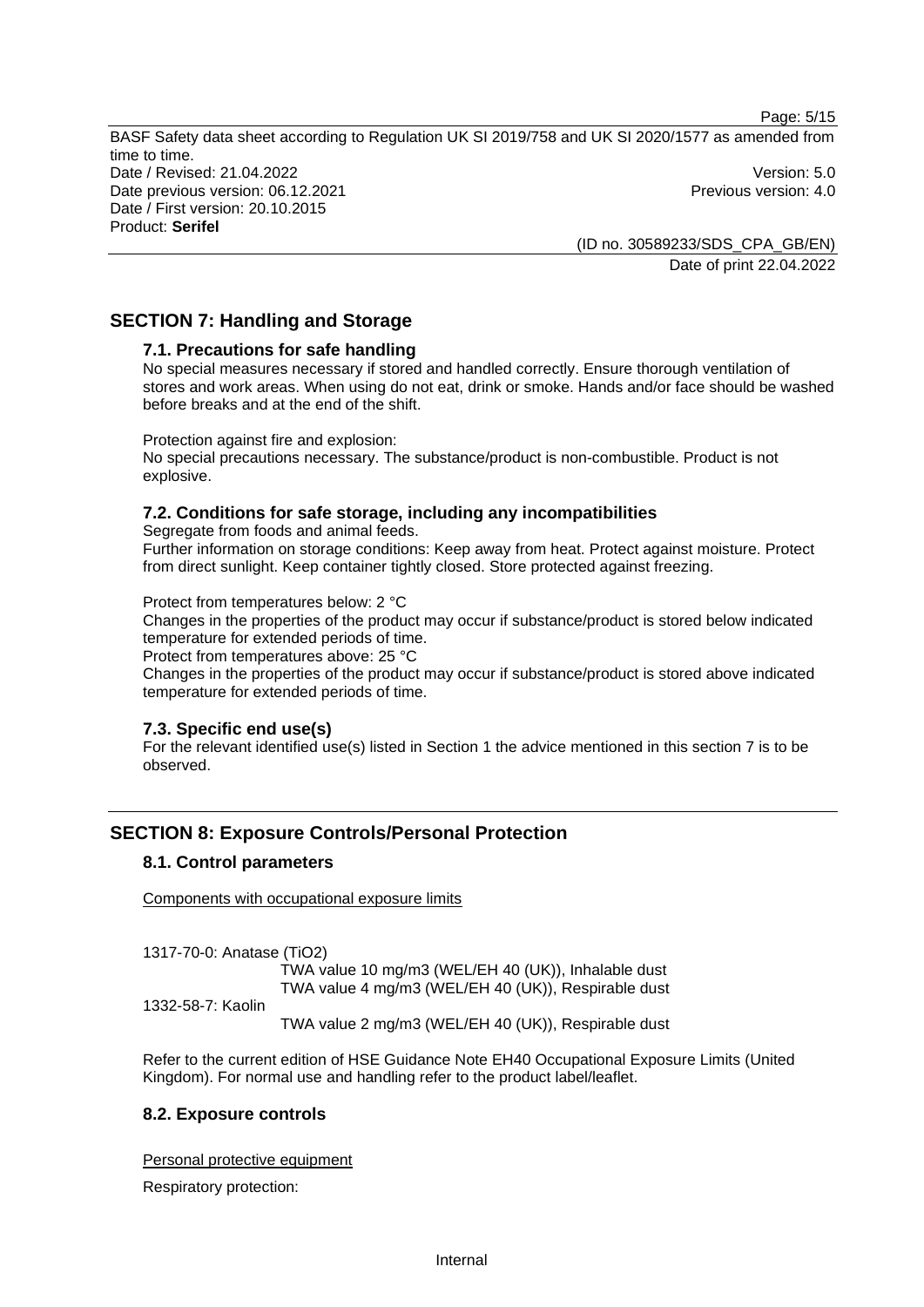Page: 6/15

BASF Safety data sheet according to Regulation UK SI 2019/758 and UK SI 2020/1577 as amended from time to time. Date / Revised: 21.04.2022 Version: 5.0 Date previous version: 06.12.2021 **Previous version: 4.0** Previous version: 4.0 Date / First version: 20.10.2015 Product: **Serifel** 

(ID no. 30589233/SDS\_CPA\_GB/EN) Date of print 22.04.2022

Suitable respiratory protection for higher concentrations or long-term effect: Particle filter with medium efficiency for solid and liquid particles (e.g. EN 143 or 149, Type P2 or FFP2)

#### Hand protection:

Suitable chemical resistant safety gloves (EN ISO 374-1) also with prolonged, direct contact (Recommended: Protective index 6, corresponding > 480 minutes of permeation time according to EN ISO 374-1): E.g. nitrile rubber (0.4 mm), chloroprene rubber (0.5 mm), butyl rubber (0.7 mm) etc.

Eye protection: Safety glasses with side-shields (frame goggles) (e.g. EN 166)

#### Body protection:

Body protection must be chosen depending on activity and possible exposure, e.g. apron, protecting boots, chemical-protection suit (according to EN 14605 in case of splashes or EN ISO 13982 in case of dust).

#### General safety and hygiene measures

The statements on personal protective equipment in the instructions for use apply when handling crop-protection agents in final-consumer packing. Wearing of closed work clothing is recommended. Store work clothing separately. Keep away from food, drink and animal feeding stuffs.

# **SECTION 9: Physical and Chemical Properties**

## **9.1. Information on basic physical and chemical properties**

| Form:<br>Colour:  | solid<br>white to light beige                                                      |
|-------------------|------------------------------------------------------------------------------------|
| Odour:            | musty                                                                              |
| Odour threshold:  |                                                                                    |
|                   | Not determined due to potential<br>health hazard by inhalation.                    |
| pH value:         | approx. $4 - 8$<br>(20 °C)                                                         |
| Melting point:    |                                                                                    |
|                   | The product has not been tested.                                                   |
| Boiling point:    |                                                                                    |
|                   | The product has not been tested.                                                   |
| Flash point:      |                                                                                    |
|                   | not applicable, the product is a solid                                             |
| Evaporation rate: |                                                                                    |
|                   | not applicable                                                                     |
| Flammability:     | Based on the structure or<br>composition there is no indication of<br>flammability |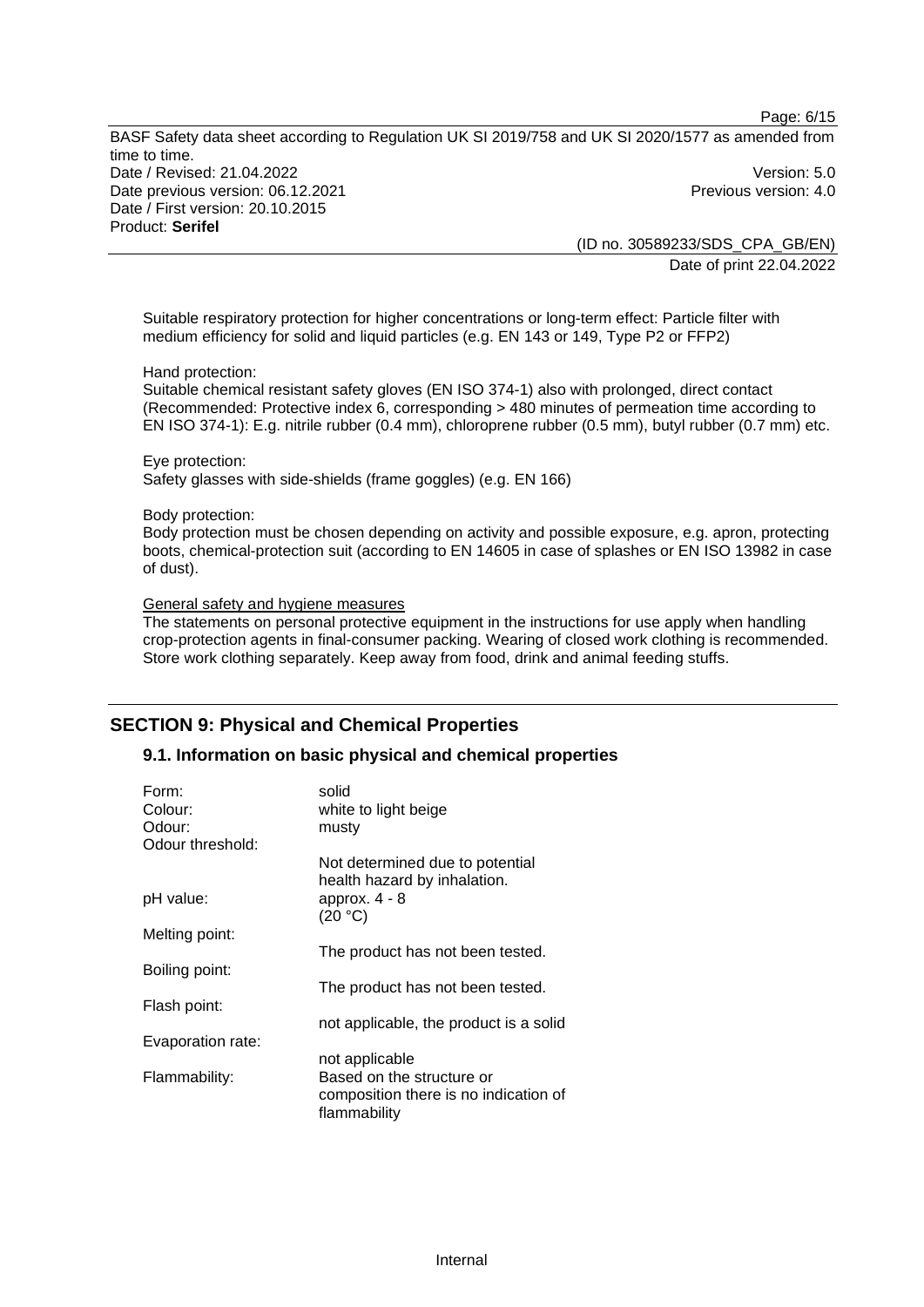Page: 7/15 BASF Safety data sheet according to Regulation UK SI 2019/758 and UK SI 2020/1577 as amended from time to time. Date / Revised: 21.04.2022 Version: 5.0 Date previous version: 06.12.2021 Previous version: 4.0 Date / First version: 20.10.2015 Product: **Serifel** 

(ID no. 30589233/SDS\_CPA\_GB/EN) Date of print 22.04.2022

| Lower explosion limit:                                                      |                                                                                                                                                                                                                       |
|-----------------------------------------------------------------------------|-----------------------------------------------------------------------------------------------------------------------------------------------------------------------------------------------------------------------|
|                                                                             | As a result of our experience with this<br>product and our knowledge of its<br>composition we do not expect any<br>hazard as long as the product is used<br>appropriately and in accordance with<br>the intended use. |
| Upper explosion limit:                                                      | As a result of our experience with this                                                                                                                                                                               |
|                                                                             | product and our knowledge of its<br>composition we do not expect any<br>hazard as long as the product is used<br>appropriately and in accordance with<br>the intended use.                                            |
| Vapour pressure:                                                            |                                                                                                                                                                                                                       |
|                                                                             | not applicable                                                                                                                                                                                                        |
| Relative vapour density (air):                                              | not applicable                                                                                                                                                                                                        |
| Solubility in water:<br>Partitioning coefficient n-octanol/water (log Kow): | dispersible<br>not applicable                                                                                                                                                                                         |
| Self ignition:                                                              | Based on its structural properties the<br>product is not classified as self-<br>igniting.                                                                                                                             |
| Viscosity, dynamic:                                                         | Thermal decomposition: No decomposition if stored and handled as prescribed/indicated.                                                                                                                                |
| Explosion hazard:                                                           | not applicable, the product is a solid<br>Product is not explosive, however a<br>dust explosion could result from an<br>air / dust mixture.                                                                           |
| Fire promoting properties:                                                  | Based on its structural properties<br>the product is not classified as<br>oxidizing.                                                                                                                                  |
| 9.2. Other information                                                      |                                                                                                                                                                                                                       |
| Self heating ability:                                                       | It is not a substance capable of<br>spontaneous heating.                                                                                                                                                              |

Bulk density: 200 - 1,200 kg/m3

# **SECTION 10: Stability and Reactivity**

#### **10.1. Reactivity**

No hazardous reactions if stored and handled as prescribed/indicated.

# **10.2. Chemical stability**

The product is stable if stored and handled as prescribed/indicated.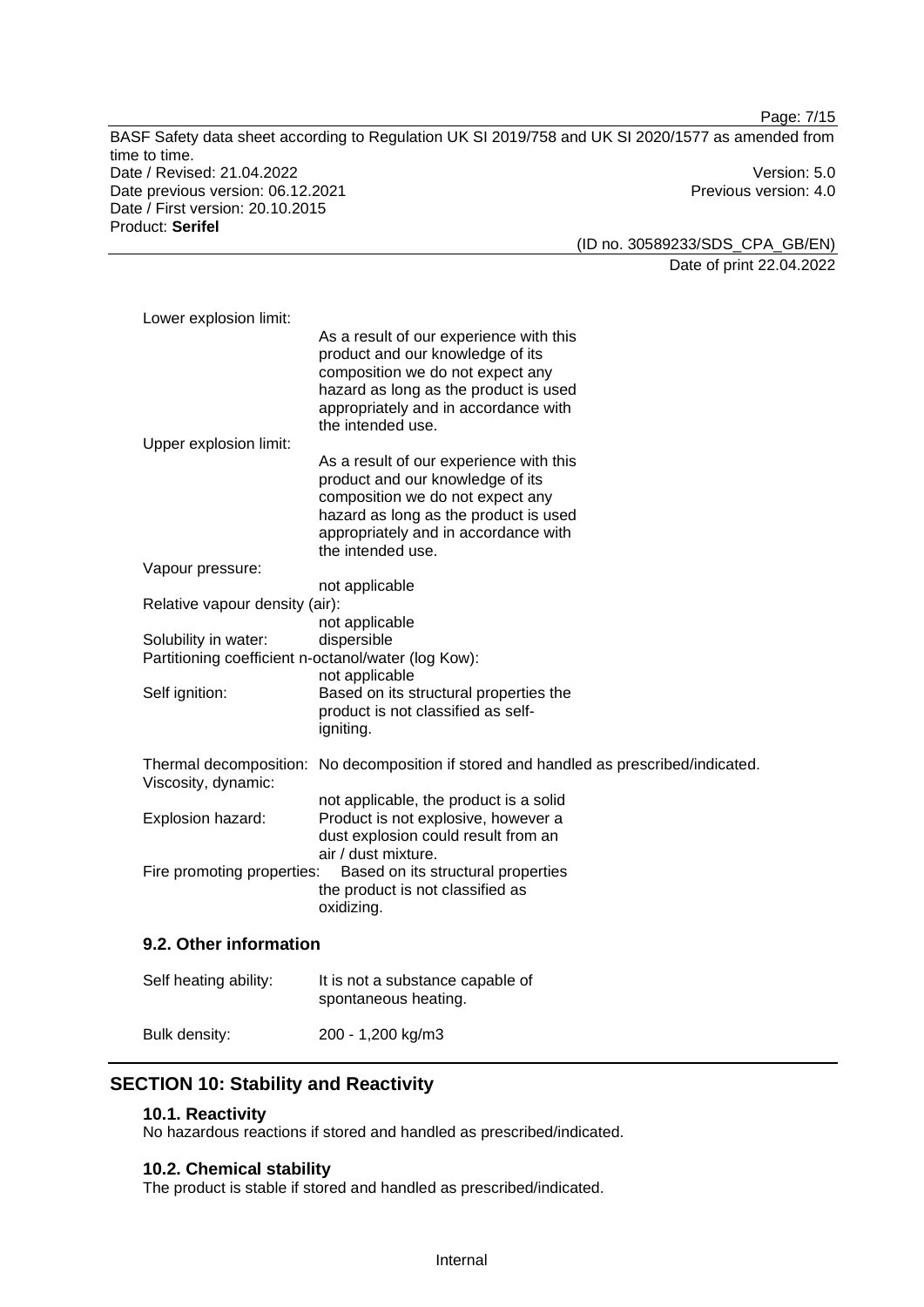Page: 8/15

BASF Safety data sheet according to Regulation UK SI 2019/758 and UK SI 2020/1577 as amended from time to time. Date / Revised: 21.04.2022 Version: 5.0 Date previous version: 06.12.2021 **Previous version: 4.0** Previous version: 4.0 Date / First version: 20.10.2015 Product: **Serifel** 

> (ID no. 30589233/SDS\_CPA\_GB/EN) Date of print 22.04.2022

## **10.3. Possibility of hazardous reactions**

No hazardous reactions if stored and handled as prescribed/indicated.

#### **10.4. Conditions to avoid**

See SDS section 7 - Handling and storage.

#### **10.5. Incompatible materials**

Substances to avoid: strong acids, strong bases, strong oxidizing agents

#### **10.6. Hazardous decomposition products**

Hazardous decomposition products: No hazardous decomposition products if stored and handled as prescribed/indicated.

# **SECTION 11: Toxicological Information**

# **11.1. Information on toxicological effects**

#### Acute toxicity

Assessment of acute toxicity: Virtually nontoxic after a single ingestion. Virtually nontoxic by inhalation. Virtually nontoxic after a single skin contact.

Experimental/calculated data: LD50 rat (oral): > 5,000 mg/kg (OECD Guideline 425)

LC50 rat (by inhalation): > 5.23 mg/l (OECD Guideline 403)

LD50 rat (dermal): > 5,050 mg/kg (OECD Guideline 402)

#### Irritation

Assessment of irritating effects: Not irritating to the skin. Not irritating to the eyes.

Experimental/calculated data: Skin corrosion/irritation rabbit: non-irritant (OECD Guideline 404)

Serious eye damage/irritation rabbit: non-irritant (OECD Guideline 405)

Respiratory/Skin sensitization

Assessment of sensitization: There is no evidence of a skin-sensitizing potential.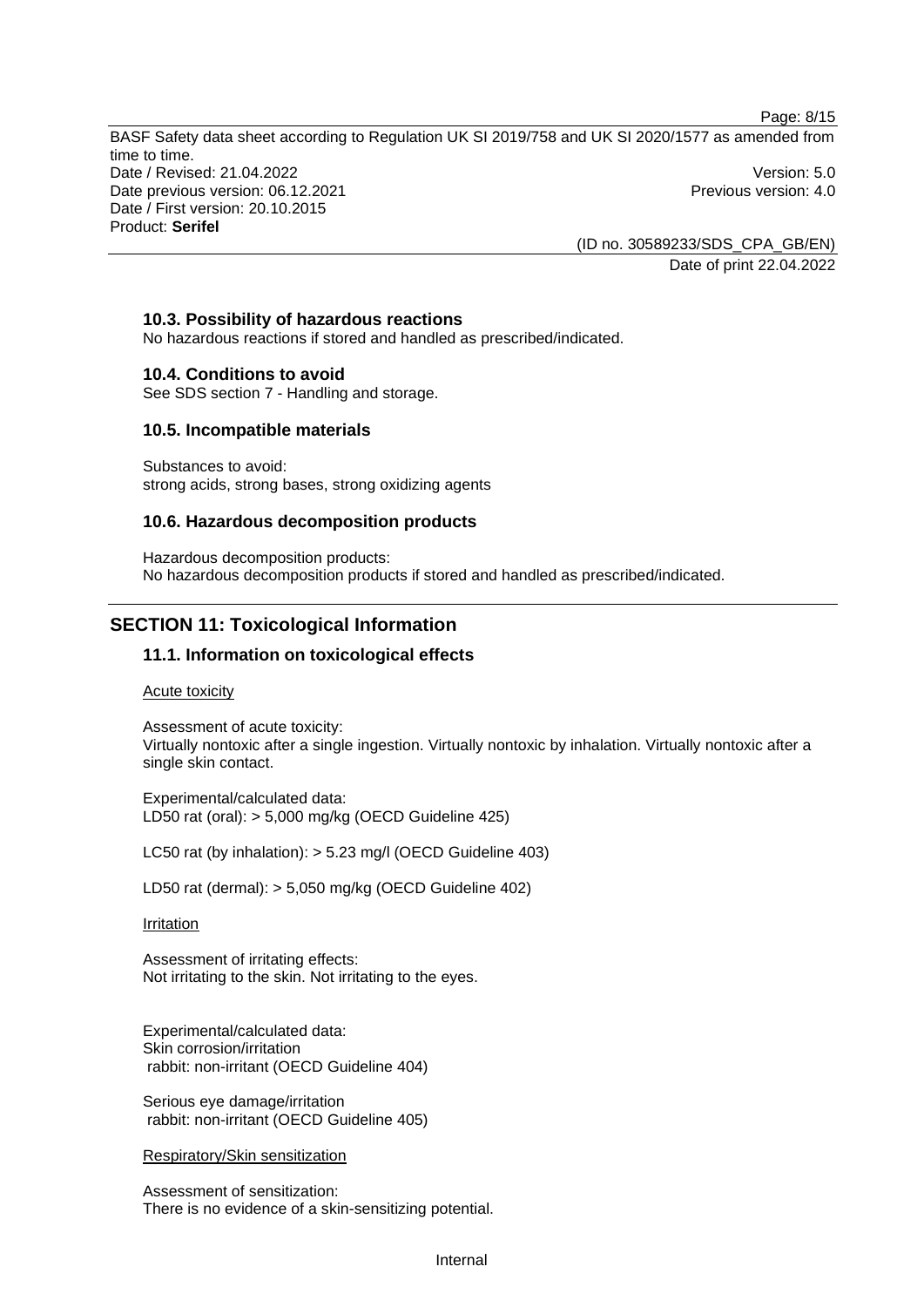Page: 9/15

BASF Safety data sheet according to Regulation UK SI 2019/758 and UK SI 2020/1577 as amended from time to time. Date / Revised: 21.04.2022 Version: 5.0 Date previous version: 06.12.2021 **Previous version: 4.0** Previous version: 4.0 Date / First version: 20.10.2015 Product: **Serifel** 

(ID no. 30589233/SDS\_CPA\_GB/EN) Date of print 22.04.2022

Experimental/calculated data: Buehler test guinea pig: Non-sensitizing.

#### Germ cell mutagenicity

Assessment of mutagenicity:

The product has not been tested. The statement has been derived from the properties of the individual components. Mutagenicity tests revealed no genotoxic potential.

#### **Carcinogenicity**

#### Assessment of carcinogenicity:

The product has not been tested. The statement has been derived from the properties of the individual components.

## *Information on: Anatase (TiO2)*

*Assessment of carcinogenicity:* 

*IARC (International Agency for Research on Cancer) has classified this substance as group 2B (The agent is possibly carcinogenic to humans). In long-term studies in rats in which the substance was given by inhalation, a carcinogenic effect was observed. Tumors were only observed in rats after chronic inhalative exposure to high concentrations which caused sustained lung inflammation. In long-term studies in rats and mice in which the substance was given by feed, a carcinogenic effect was not observed. Dermal exposure is not expected to be carcinogenic.*  -----------------------------------

#### Reproductive toxicity

#### Assessment of reproduction toxicity:

The product has not been tested. The statement has been derived from the properties of the individual components. The results of animal studies gave no indication of a fertility impairing effect.

### Developmental toxicity

#### Assessment of teratogenicity:

The product has not been tested. The statement has been derived from the properties of the individual components. Animal studies gave no indication of a developmental toxic effect at doses that were not toxic to the parental animals.

#### Specific target organ toxicity (single exposure)

#### Assessment of STOT single:

Based on the available information there is no specific target organ toxicity to be expected after a single exposure.

Remarks: The product has not been tested. The statement has been derived from the properties of the individual components.

Repeated dose toxicity and Specific target organ toxicity (repeated exposure)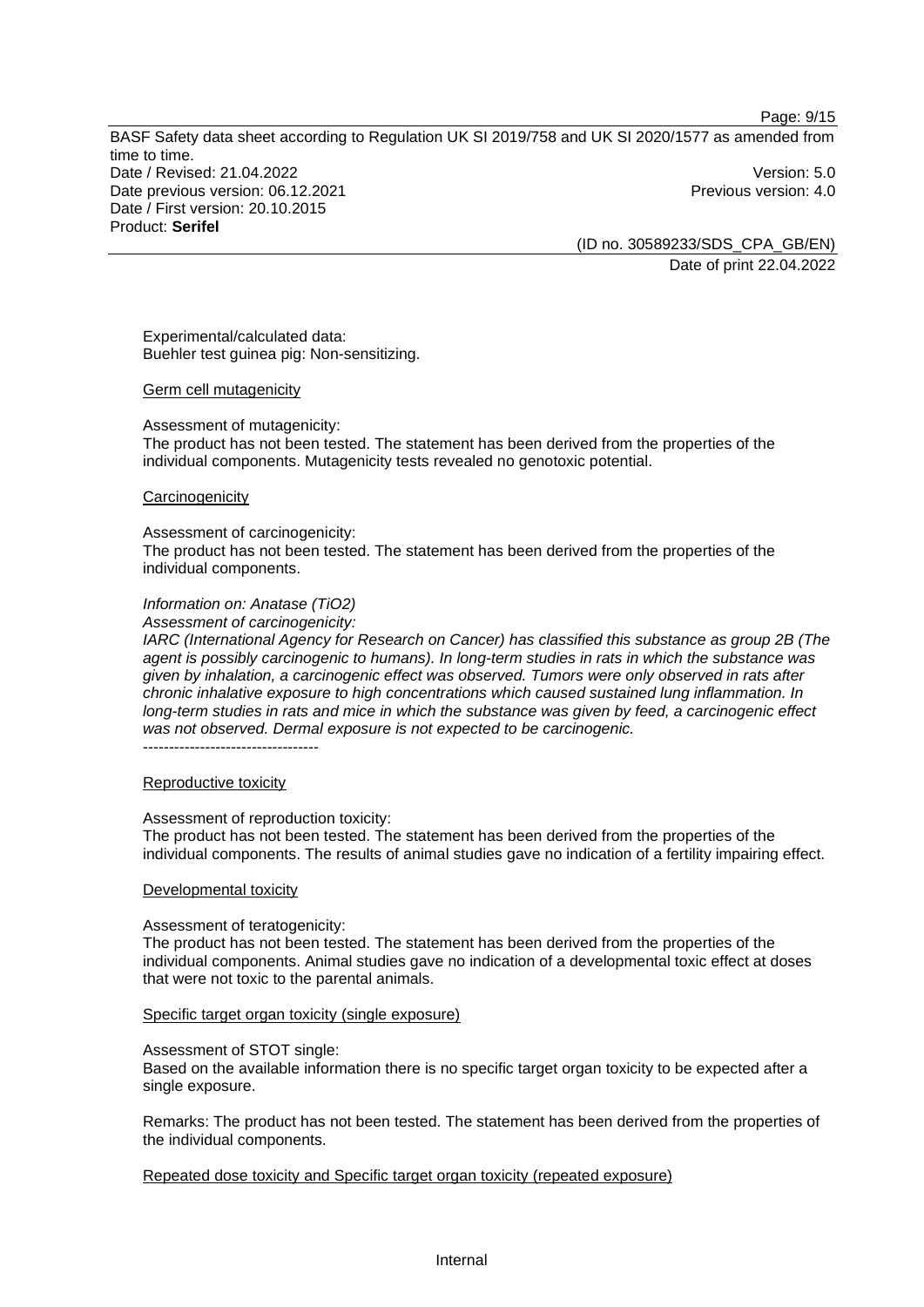Page: 10/15

BASF Safety data sheet according to Regulation UK SI 2019/758 and UK SI 2020/1577 as amended from time to time. Date / Revised: 21.04.2022 Version: 5.0 Date previous version: 06.12.2021 **Previous version: 4.0** Previous version: 4.0 Date / First version: 20.10.2015 Product: **Serifel** 

(ID no. 30589233/SDS\_CPA\_GB/EN) Date of print 22.04.2022

Assessment of repeated dose toxicity: The product has not been tested. The statement has been derived from the properties of the individual components.

*Information on: Kaolin Assessment of repeated dose toxicity: Repeated inhalative uptake of particles/dust reaching the alveoli may cause damage to the lungs.*  ----------------------------------

Aspiration hazard

No aspiration hazard expected. The product has not been tested. The statement has been derived from the properties of the individual components.

Other relevant toxicity information

Misuse can be harmful to health.

# **SECTION 12: Ecological Information**

#### **12.1. Toxicity**

Assessment of aquatic toxicity:

There is a high probability that the product is not acutely harmful to aquatic organisms. The product has not been tested. The statement has been derived from substances/products of a similar structure or composition.

Toxicity to fish: LC50 (96 h) > 100 mg/l, Oncorhynchus mykiss

Aquatic invertebrates: LC50 (48 h) > 100 mg/l, Daphnia magna

Aquatic plants: EC50 (72 h) > 100 mg/l (growth rate), Pseudokirchneriella subcapitata

#### **12.2. Persistence and degradability**

Assessment biodegradation and elimination (H2O): not applicable

#### **12.3. Bioaccumulative potential**

Assessment bioaccumulation potential: not applicable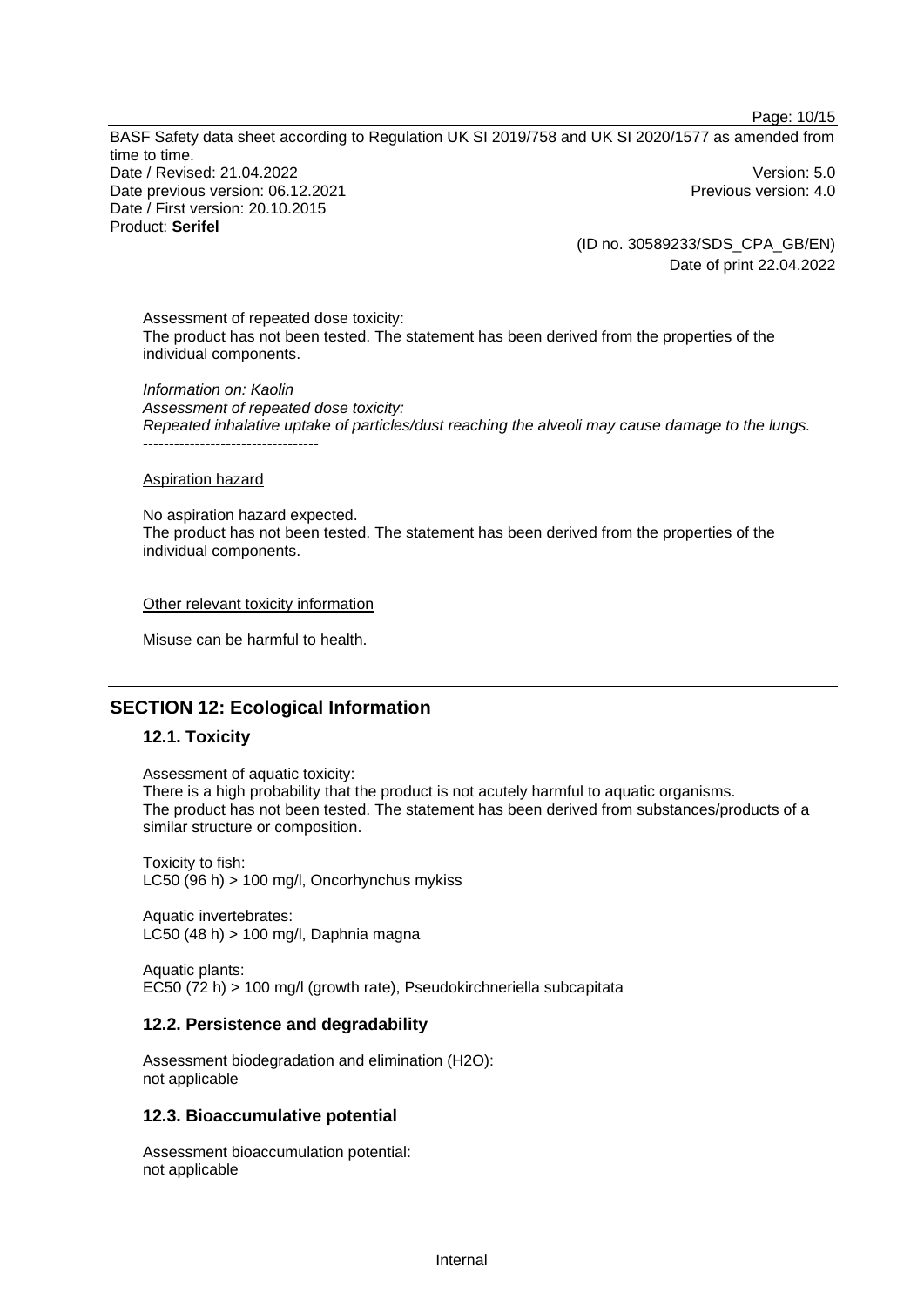Page: 11/15 BASF Safety data sheet according to Regulation UK SI 2019/758 and UK SI 2020/1577 as amended from time to time. Date / Revised: 21.04.2022 Version: 5.0 Date previous version: 06.12.2021 **Previous version: 4.0** Previous version: 4.0 Date / First version: 20.10.2015 Product: **Serifel** 

(ID no. 30589233/SDS\_CPA\_GB/EN) Date of print 22.04.2022

# **12.4. Mobility in soil**

Assessment transport between environmental compartments: Adsorption in soil: not applicable

## **12.5. Results of PBT and vPvB assessment**

The product does not contain a substance fulfilling the PBT (persistent/bioaccumulative/toxic) criteria or the vPvB (very persistent/very bioaccumulative) criteria.

## **12.6. Other adverse effects**

The product does not contain substances that are listed in Regulation (EC) 1005/2009 on substances that deplete the ozone layer.

#### **12.7. Additional information**

Other ecotoxicological advice: Do not discharge product into the environment without control.

# **SECTION 13: Disposal Considerations**

#### **13.1. Waste treatment methods**

Must be disposed of or incinerated in accordance with local regulations.

The UK Environmental Protection (Duty of Care) Regulations (EP) and amendments should be noted (United Kingdom).

Contaminated packaging: Contaminated packaging should be emptied as far as possible and disposed of in the same manner as the substance/product.

# **SECTION 14: Transport Information**

#### **Land transport**

### ADR

UN number or ID number: Not applicable UN proper shipping name: Not applicable Transport hazard class(es): Not applicable Packing group: Not applicable Environmental hazards: Not applicable Special precautions for None known

Not classified as a dangerous good under transport regulations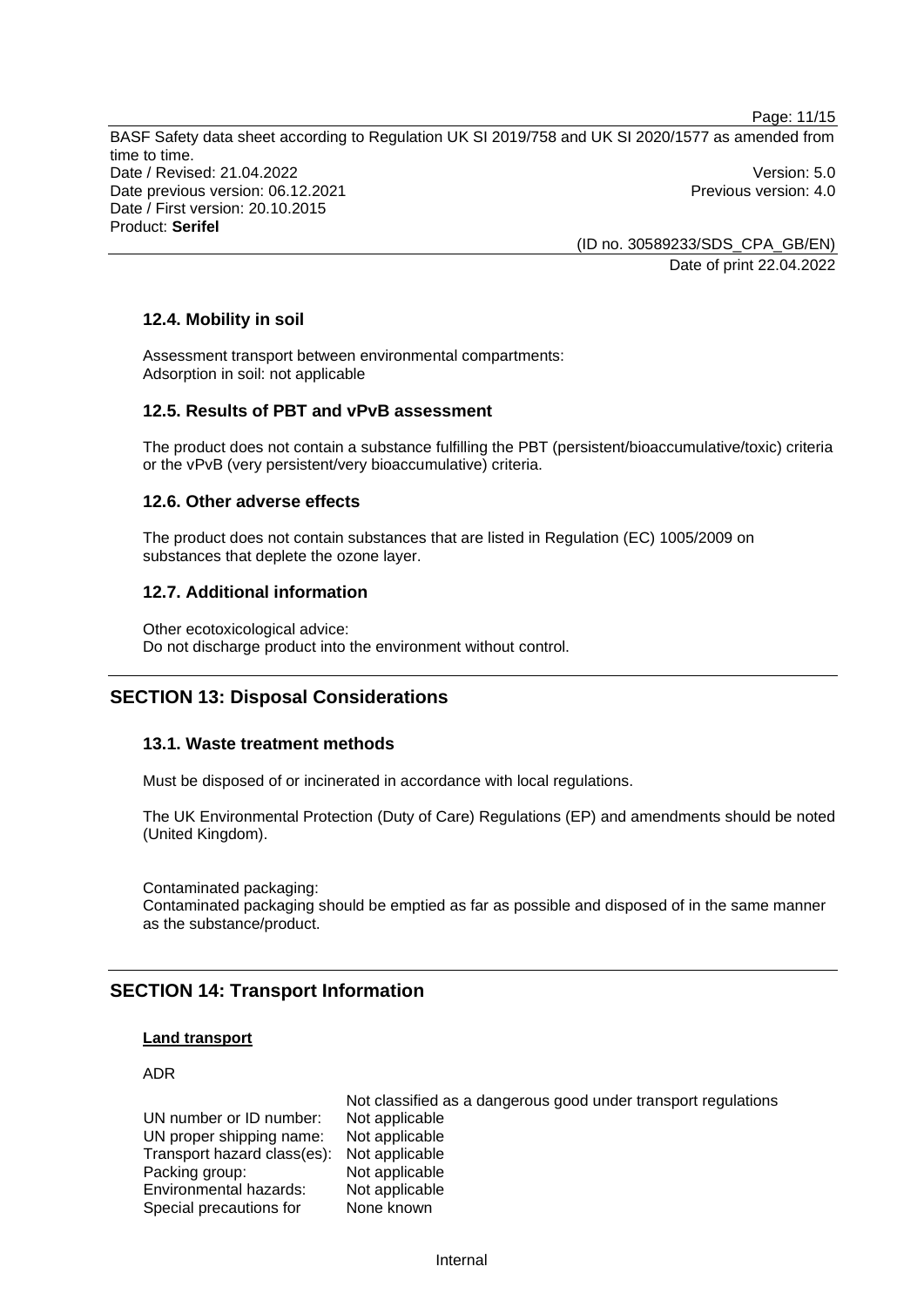Page: 12/15 BASF Safety data sheet according to Regulation UK SI 2019/758 and UK SI 2020/1577 as amended from time to time. Date / Revised: 21.04.2022 Version: 5.0 Date previous version: 06.12.2021 **Previous version: 4.0** Previous version: 4.0 Date / First version: 20.10.2015 Product: **Serifel** 

(ID no. 30589233/SDS\_CPA\_GB/EN) Date of print 22.04.2022

#### user

RID

| UN number or ID number:<br>UN proper shipping name:<br>Transport hazard class(es):<br>Packing group:<br>Environmental hazards:<br>Special precautions for<br>user | Not classified as a dangerous good under transport regulations<br>Not applicable<br>Not applicable<br>Not applicable<br>Not applicable<br>Not applicable<br>None known |
|-------------------------------------------------------------------------------------------------------------------------------------------------------------------|------------------------------------------------------------------------------------------------------------------------------------------------------------------------|
| Inland waterway transport<br><b>ADN</b>                                                                                                                           |                                                                                                                                                                        |
| UN number or ID number:<br>UN proper shipping name:<br>Transport hazard class(es):<br>Packing group:<br>Environmental hazards:<br>Special precautions for         | Not classified as a dangerous good under transport regulations<br>Not applicable<br>Not applicable<br>Not applicable<br>Not applicable<br>Not applicable<br>None known |

Transport in inland waterway vessel Not evaluated

### **Sea transport**

# IMDG

user:

UN number or ID number: UN proper shipping name: Not applicable Transport hazard class(es): Not applicable Packing group: Not applicable<br>
Environmental hazards: Not applicable Environmental hazards: Special precautions for user

Not classified as a dangerous good under transport regulations None known

#### **Air transport**

IATA/ICAO

Not classified as a dangerous good under transport regulations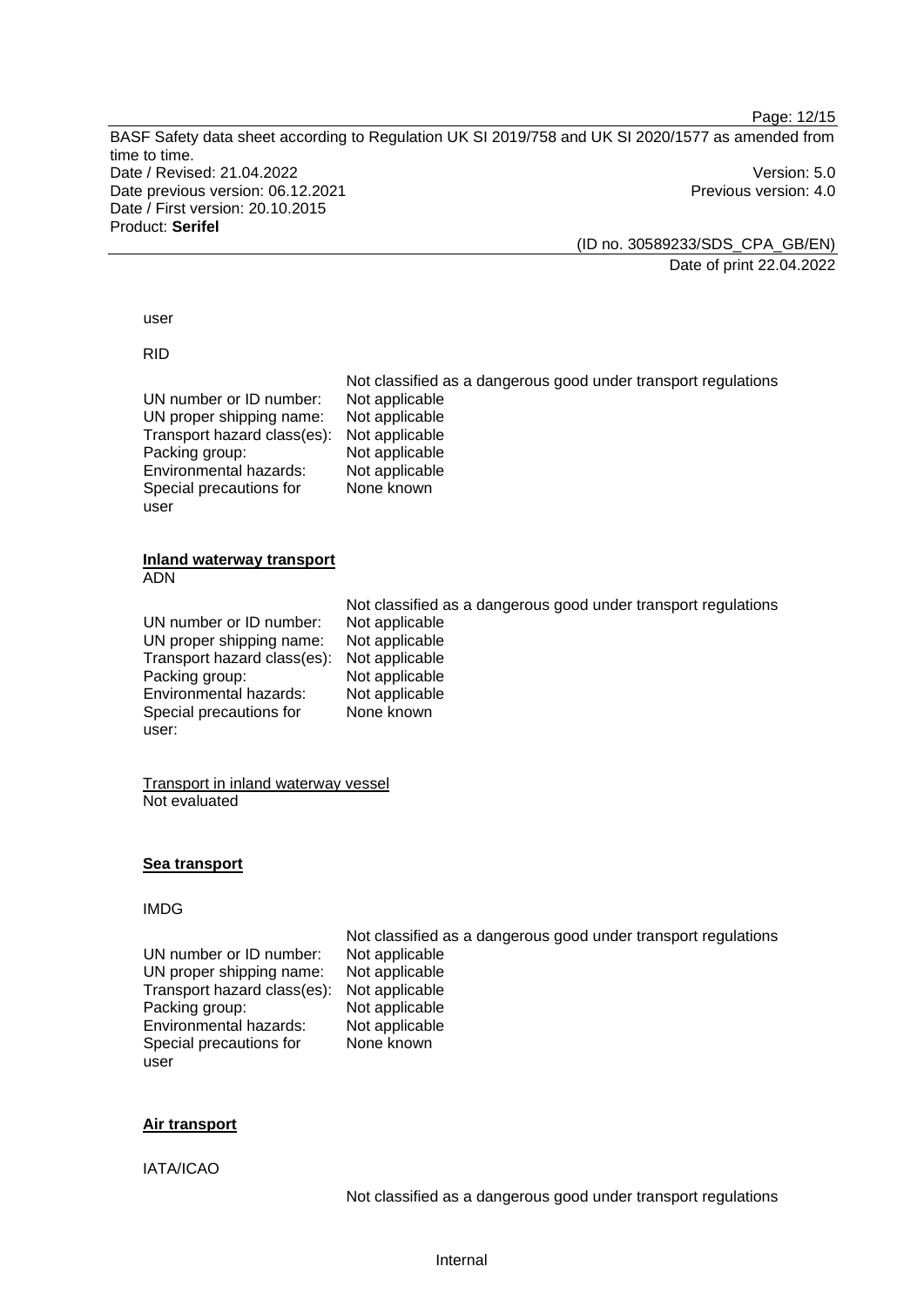Page: 13/15

BASF Safety data sheet according to Regulation UK SI 2019/758 and UK SI 2020/1577 as amended from time to time. Date / Revised: 21.04.2022 Version: 5.0 Date previous version: 06.12.2021 **Previous version: 4.0** Previous version: 4.0 Date / First version: 20.10.2015 Product: **Serifel** 

> (ID no. 30589233/SDS\_CPA\_GB/EN) Date of print 22.04.2022

UN number or ID number: Not applicable UN proper shipping name: Not applicable Transport hazard class(es): Not applicable Packing group: Not applicable Environmental hazards: Not applicable Special precautions for user None known

# **14.1. UN number or ID number**

See corresponding entries for "UN number or ID number" for the respective regulations in the tables above.

# **14.2. UN proper shipping name**

See corresponding entries for "UN proper shipping name" for the respective regulations in the tables above.

## **14.3. Transport hazard class(es)**

See corresponding entries for "Transport hazard class(es)" for the respective regulations in the tables above.

## **14.4. Packing group**

See corresponding entries for "Packing group" for the respective regulations in the tables above.

#### **14.5. Environmental hazards**

See corresponding entries for "Environmental hazards" for the respective regulations in the tables above.

#### **14.6. Special precautions for user**

See corresponding entries for "Special precautions for user" for the respective regulations in the tables above.

# **14.7. Maritime transport in bulk according to IMO instruments**

Maritime transport in bulk is not intended.

# **SECTION 15: Regulatory Information**

# **15.1. Safety, health and environmental regulations/legislation specific for the substance or mixture**

Prohibitions, Restrictions and Authorizations

Annex XVII of Regulation (EC) No 1907/2006: Number on List: 75

Restrictions of Regulation (EC) No 1907/2006, Annex XVII, do not apply for the intended use(s) of the product given in this SDS.

Directive 2012/18/EU - Control of Major Accident Hazards involving dangerous substances (EU):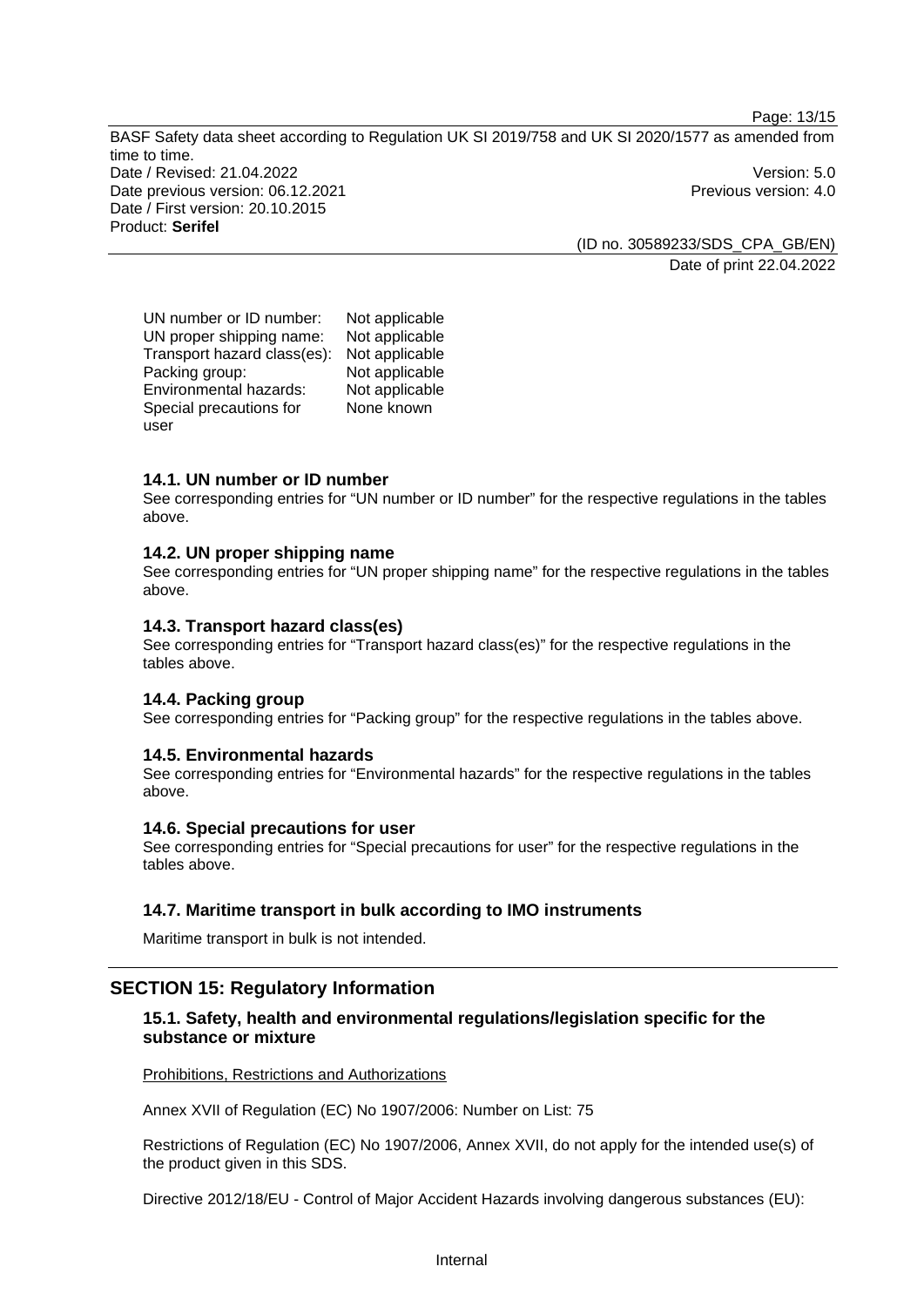BASF Safety data sheet according to Regulation UK SI 2019/758 and UK SI 2020/1577 as amended from time to time. Date / Revised: 21.04.2022 Version: 5.0 Date previous version: 06.12.2021 **Previous version: 4.0** Previous version: 4.0 Date / First version: 20.10.2015 Product: **Serifel** 

(ID no. 30589233/SDS\_CPA\_GB/EN) Date of print 22.04.2022

Page: 14/15

Listed in above regulation: no

This product is classified under the European CLP Regulation.

The data should be considered when making any assessment under the Control of Substances Hazardous to Health Regulations (COSHH), and related guidance, for example, 'COSHH Essentials' (United Kingdom).

## **15.2. Chemical Safety Assessment**

Advice on product handling can be found in sections 7 and 8 of this safety data sheet.

# **SECTION 16: Other Information**

For proper and safe use of this product, please refer to the approval conditions laid down on the product label.

| EUH210 | Safety data sheet available on request.                             |
|--------|---------------------------------------------------------------------|
| EUH212 | Warning! Hazardous respirable dust may be formed when used. Do not  |
|        | breathe dust.                                                       |
| EUH401 | To avoid risks to human health and the environment, comply with the |
|        | instructions for use.                                               |

#### **Abbreviations**

ADR = The European Agreement concerning the International Carriage of Dangerous Goods by Road. ADN = The European Agreement concerning the International Carriage of Dangerous Goods by Inland waterways. ATE = Acute Toxicity Estimates. CAO = Cargo Aircraft Only. CAS = Chemical Abstract Service. CLP = Classification, Labelling and Packaging of substances and mixtures. DIN = German national organization for standardization. DNEL = Derived No Effect Level. EC50 = Effective concentration median for 50% of the population.  $EC = European Community$ .  $EN = European Standards$ . IARC = International Agency for Research on Cancer. IATA = International Air Transport Association. IBC-Code = Intermediate Bulk Container code. IMDG = International Maritime Dangerous Goods Code. ISO = International Organization for Standardization. STEL = Short-Term Exposure Limit. LC50 = Lethal concentration median for 50% of the population. LD50 = Lethal dose median for 50% of the population. TLV = Threshold Limit Value. MARPOL = The International Convention for the Prevention of Pollution from Ships. NEN = Dutch Norm. NOEC = No Observed Effect Concentration. OEL = Occupational Exposure Limit. OECD = Organization for Economic Cooperation and Development. PBT = Persistent, Bioaccumulative and Toxic. PNEC = Predicted No Effect Level. PPM = Parts per million. RID = The European Agreement concerning the International Carriage of Dangerous Goods by Rail. TWA = Time Weight Average. UN-number  $=$  UN number at transport.  $vPvB = verv$  Persistent and very Bioaccumulative.

The data contained in this safety data sheet are based on our current knowledge and experience and describe the product only with regard to safety requirements. This safety data sheet is neither a Certificate of Analysis (CoA) nor technical data sheet and shall not be mistaken for a specification agreement. Identified uses in this safety data sheet do neither represent an agreement on the corresponding contractual quality of the substance/mixture nor a contractually designated use. It is the responsibility of the recipient of the product to ensure any proprietary rights and existing laws and legislation are observed.